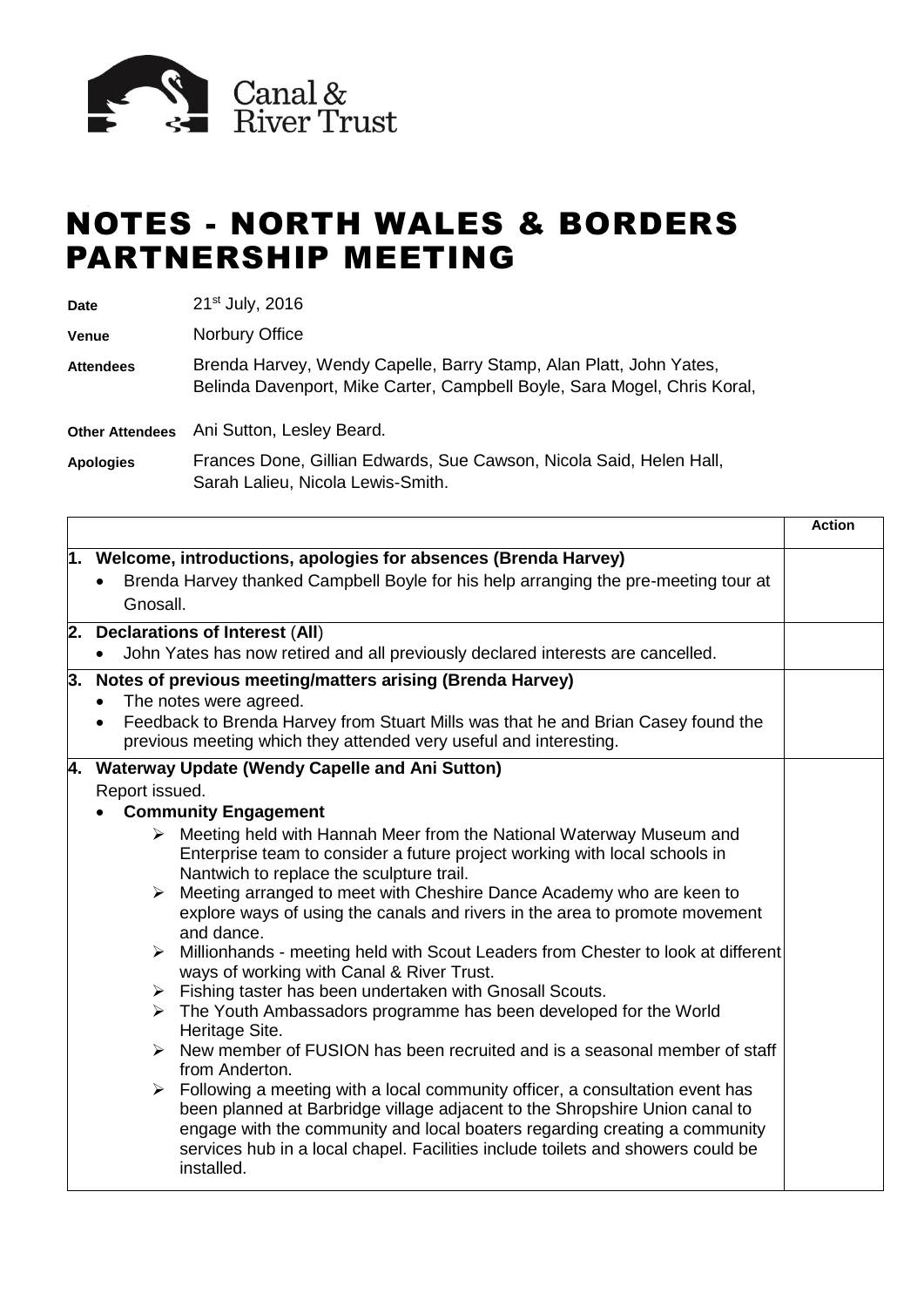|               | > Ani Sutton attended a meeting with Bettisfield Parish Council to discuss local                          |            |
|---------------|-----------------------------------------------------------------------------------------------------------|------------|
|               | projects, including a fitness trail along the canal.                                                      |            |
|               | $\triangleright$ Ani Sutton to be interviewed by Radio Merseyside on 24 <sup>th</sup> July to discuss the |            |
|               | National Go Fishing campaign. The waterway will host 5 events throughout                                  |            |
|               | August to encourage people to take up fishing on the canals.                                              |            |
|               | $\triangleright$ Nantwich sculpture trail – Enterprise team in consultation on 20 <sup>th</sup> July re:  |            |
|               | improvement of sculptures.                                                                                |            |
|               | $\triangleright$ Cheswardine – fishing with local schools on 29 <sup>th</sup> July.                       |            |
|               | $\triangleright$ Bettisfield – possible fitness trail to be put in place.                                 |            |
| ➤             | Market Drayton - Sue Cawson is part of an established group. Action plan in                               |            |
|               | place.                                                                                                    |            |
|               | $\triangleright$ Share the Space campaign events taking place on the following dates:                     |            |
|               | $\bullet$ 6 <sup>th</sup> August in Audlem – Doggie Doo Dahs.                                             |            |
|               | 26 <sup>th</sup> Sept to 2 <sup>nd</sup> Oct (to include a spray day).<br>$\blacksquare$                  |            |
|               | $\circ$ Plan for events to be submitted by 22 <sup>nd</sup> August.                                       |            |
|               | More information to follow.<br>$\circ$                                                                    |            |
|               | $\triangleright$ Go fishing – Blacon fishing sessions on following dates:                                 |            |
|               | Mon $25th$ July 1-8pm                                                                                     |            |
|               | Mon 1 <sup>st</sup> Aug 10-5pm                                                                            |            |
|               | Mon 8 <sup>th</sup> Aug 10-5pm<br>٠                                                                       |            |
|               | Mon 15 <sup>th</sup> Aug 1-8pm<br>٠                                                                       |            |
|               | Mon 22 <sup>nd</sup> Aug 1-8pm<br>٠                                                                       |            |
|               |                                                                                                           |            |
|               | Community Engagement Plan - issued at meeting. Partners to request further copies                         | AS/ALL     |
|               | in advance of any meetings they are attending where these could be distributed. Ani                       |            |
|               | Sutton to arrange for Welsh version to be produced.                                                       | <b>AS</b>  |
|               | $\triangleright$ Ani to create starter packs, to include maplets, Friends info and Community              |            |
|               | Engagement Plan.                                                                                          |            |
|               | $\triangleright$ It was suggested that information packs could be produced for various projects.          |            |
| Volunteering  |                                                                                                           |            |
|               | $\triangleright$ As part of National Volunteering week, volunteers worked together to resurface           |            |
|               | 205m of towpath and painted 4 locks on the Audlem flight.                                                 |            |
| ➤             | The newly formed adoption group of Gnosall Parish Council have commenced                                  |            |
|               | the much needed customer service improvement works along the towpath                                      |            |
|               | throughout their adopted area. So far to date they have completed repairs to                              |            |
|               | approximately 50mts of towpath, refurbished canal side bench seating and                                  |            |
|               | picnic areas.                                                                                             |            |
| Operational   |                                                                                                           |            |
|               | $\triangleright$ Marsh Lock has now re-opened following emergency repairs.                                |            |
|               | <b>Customer Service</b>                                                                                   |            |
|               | $\triangleright$ Development of an online booking system is underway for Ellesmere Dry Dock               |            |
|               | and Frankton Locks.                                                                                       |            |
|               | Signage Project                                                                                           |            |
|               | $\triangleright$ Waterway is looking at ways we can promote the brand. Signage has been                   |            |
|               | installed at three locations with banners installed in some high footfall locations.                      |            |
|               | Trustees' Visit on 13th and 14th July                                                                     |            |
|               | $\triangleright$ The visit was very successful. Brenda Harvey conveyed her thanks to Wendy                |            |
|               | Capelle and the waterway team for all the work they put into the event.                                   |            |
| <b>Events</b> |                                                                                                           |            |
|               | $\triangleright$ 31 <sup>st</sup> July – Audlem Festival of Transport.                                    |            |
|               | $\triangleright$ 13 <sup>th</sup> and 14 <sup>th</sup> August – Open Weekend at Ellesmere Yard.           |            |
|               | Social media – all to send Ani any interesting photos/ news to be uploaded.                               | <b>ALL</b> |
|               |                                                                                                           |            |
|               |                                                                                                           |            |
|               |                                                                                                           |            |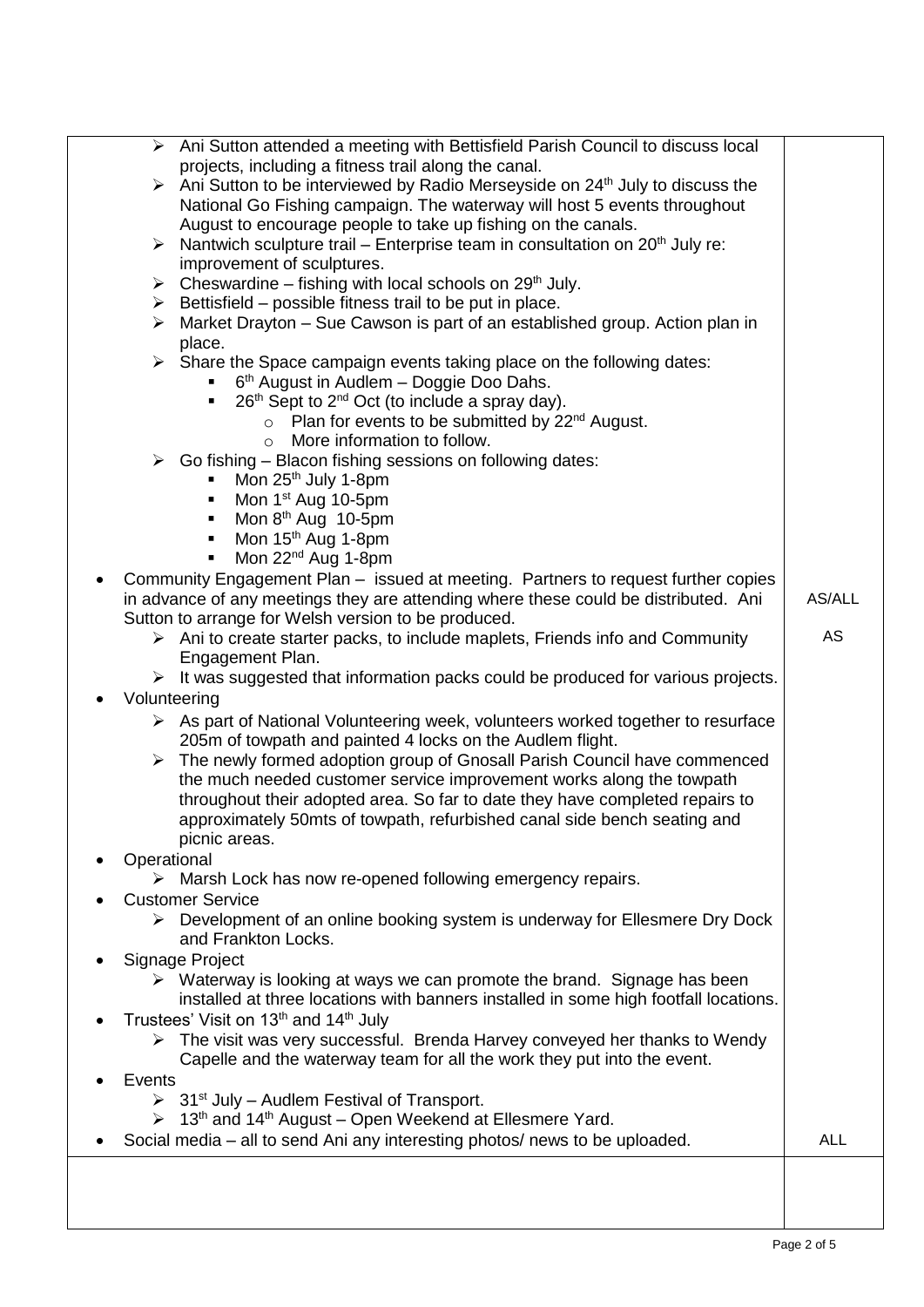| 5. Key Points from Waterway Chairs' Forum                                                                                                                                                                                                                                                                                                                                                                                                                                                                                                                                                                                                                   |                 |
|-------------------------------------------------------------------------------------------------------------------------------------------------------------------------------------------------------------------------------------------------------------------------------------------------------------------------------------------------------------------------------------------------------------------------------------------------------------------------------------------------------------------------------------------------------------------------------------------------------------------------------------------------------------|-----------------|
| Document issued - 'Draft Waterways Partnerships Key Measures'.<br>$\triangleright$ Brenda Harvey explained the purpose of the document and the importance for<br>partnerships to be clear on what they are focussing on.                                                                                                                                                                                                                                                                                                                                                                                                                                    |                 |
| 6. North Wales & Borders Business Plan (All)                                                                                                                                                                                                                                                                                                                                                                                                                                                                                                                                                                                                                |                 |
| Updated proposed programme issued at meeting:<br>Chester & Ellesmere Port Corridor (Sara Mogel, Brenda Harvey & Gillian<br>Edwards)<br>Canal of the Future programme of work and external engagement<br>$\blacksquare$                                                                                                                                                                                                                                                                                                                                                                                                                                      |                 |
| issued and discussed.<br>West Cheshire Ring - Mike Carter to send report of work completed and<br>٠<br>agreed that partnership's health project work could proceed in<br><b>Chester/Ellesmere Port.</b>                                                                                                                                                                                                                                                                                                                                                                                                                                                     | <b>MC</b>       |
| Health pilot – Brenda Harvey met with Mersey Forest on 19 <sup>th</sup> July.<br>٠<br>Wendy Capelle and Brenda Harvey to meet Heather Clarke on 8th<br>August to discuss a report from a nationally commissioned study.<br>❖ Workshops for health providers planned for 30 <sup>th</sup> September and<br>7 <sup>th</sup> October.                                                                                                                                                                                                                                                                                                                          | <b>BH/WC</b>    |
| ▶ Weaver Navigation (Mike Carter and Chris Koral).<br>Mid-Cheshire Waterway Strategy to be completed by 31 <sup>st</sup> March 2017.<br>Marshall's Arm and Hunts Lock - Chris Koral to discuss with Duncan<br>٠<br>Davenport and report back at next meeting.<br>Freight – deferred until 2017 owing to problems with Marsh Lock.<br>٠                                                                                                                                                                                                                                                                                                                      | <b>CK</b>       |
| Anderton is to be one of the key sites which Canal & River Trust will<br>٠<br>focus on and develop. Wendy Capelle to meet with Brenda Harvey and<br>Mike Carter to discuss how Partners can help to move this forward.                                                                                                                                                                                                                                                                                                                                                                                                                                      | WC/BH/MC        |
| $\triangleright$ Rural Centre (Brenda Harvey)<br>Canal of the Future will be from the Ellesmere Arm by the town centre to<br>٠<br>Ellesmere tunnel. Brenda Harvey, Alan Platt and John Yates to produce<br>a plan by 31 <sup>st</sup> July with milestones. A consultation meeting is planned at<br>the Ellesmere Festival on 13 <sup>th</sup> August with Ellesmere Town Council.<br>Middlewich to Audlem Green Flag - Brenda Harvey and Wendy Capelle<br>٠<br>met with Graham Russell from SUMBA. Further meetings planned with<br>Manchester & Pennine waterway and other agencies to consider<br>drawing up a programme for securing green flag status. | BH/AP/JY        |
| Midlands Gateway (Campbell Boyle, Sue Cawson & Barry Stamp)<br>$\blacktriangleright$<br>Market Drayton - Ani Sutton to discuss action plan with Sue Cawson<br>and agree milestones.                                                                                                                                                                                                                                                                                                                                                                                                                                                                         | AS/SC           |
| Adoptions meeting - Lesley Beard to send calendar appointment to<br>٠<br>Campbell Boyle and Duncan Davenport for 11am to 1pm on 8 <sup>th</sup> August<br>at Northwich office.                                                                                                                                                                                                                                                                                                                                                                                                                                                                              | LB              |
| Lesley Beard to send parish council list to Barry Stamp.<br>٠<br>World Heritage Site (Brenda Harvey)<br>➤<br>Discussion with partners re: World Heritage Site Manager to be<br>employed by Canal & River Trust.<br>Event being arranged with health providers on 30 <sup>th</sup> September as part of<br>٠                                                                                                                                                                                                                                                                                                                                                 | LB<br><b>BH</b> |
| health project.<br>Montgomery Canal (Brenda Harvey, John Yates and Alan Platt)<br>➤<br>Brenda Harvey met with Debbie Fifer and Welshpool Town Council to<br>discuss plans for Aldi store, which will back on to the canal.<br>Brochure produced by Regeneration Team issued at meeting.                                                                                                                                                                                                                                                                                                                                                                     |                 |
| Slipways (Alan Platt)<br>≻<br>Ongoing.                                                                                                                                                                                                                                                                                                                                                                                                                                                                                                                                                                                                                      |                 |
|                                                                                                                                                                                                                                                                                                                                                                                                                                                                                                                                                                                                                                                             |                 |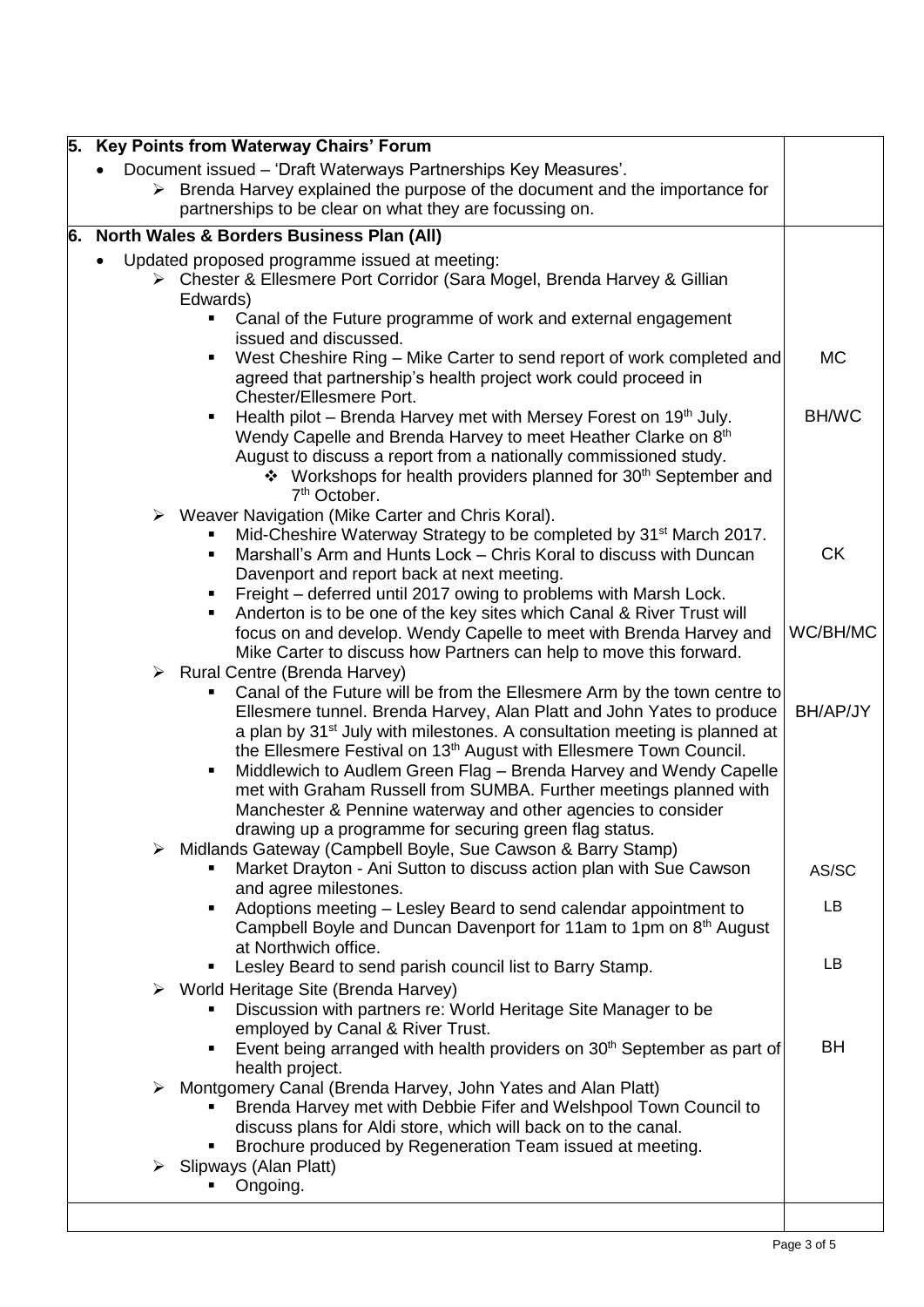| 7. Annual Meeting 2016<br>Date confirmed as Friday, October 21 <sup>st</sup> from 8am to 4pm. All to put date in diaries.<br>Apologies received from Campbell Boyle and John Yates as they will not be able to<br>attend.                                                                                                                                                                                                                                                                                                                                                                                                                                                                                                                                                                                                                                                                                                                                                                                                                                                                   | <b>ALL</b>                                                                                                                                                                                                                                                                                                                                     |
|---------------------------------------------------------------------------------------------------------------------------------------------------------------------------------------------------------------------------------------------------------------------------------------------------------------------------------------------------------------------------------------------------------------------------------------------------------------------------------------------------------------------------------------------------------------------------------------------------------------------------------------------------------------------------------------------------------------------------------------------------------------------------------------------------------------------------------------------------------------------------------------------------------------------------------------------------------------------------------------------------------------------------------------------------------------------------------------------|------------------------------------------------------------------------------------------------------------------------------------------------------------------------------------------------------------------------------------------------------------------------------------------------------------------------------------------------|
| Exhibitions - handout issued by Sara Mogel.<br>$\triangleright$ 2 audiences – those who would like to know more about Canal & River Trust<br>and those who already have a lot of knowledge.<br>$\triangleright$ Can have up to 40 tables in the Concorde Room.<br>$\triangleright$ All to send comments to Sara re: groupings and potential exhibitors.<br>Breakfast meeting with Richard Parry planned for key stakeholders.<br>Morning presentations by Richard Parry, Brenda Harvey and Wendy Capelle.<br>Afternoon presentations aimed at members of the public.<br>All exhibitors from 2015 to be invited.<br>Fundraising team to be invited to sign Friends up.<br>Photography competition to be judged at the event. Subject is 'Life on the Waterways'.                                                                                                                                                                                                                                                                                                                             | <b>ALL</b>                                                                                                                                                                                                                                                                                                                                     |
| 8. AOB                                                                                                                                                                                                                                                                                                                                                                                                                                                                                                                                                                                                                                                                                                                                                                                                                                                                                                                                                                                                                                                                                      |                                                                                                                                                                                                                                                                                                                                                |
|                                                                                                                                                                                                                                                                                                                                                                                                                                                                                                                                                                                                                                                                                                                                                                                                                                                                                                                                                                                                                                                                                             | <b>WC/ALL</b>                                                                                                                                                                                                                                                                                                                                  |
| Business and Political Liaison meeting to be arranged with MPs, possibly at                                                                                                                                                                                                                                                                                                                                                                                                                                                                                                                                                                                                                                                                                                                                                                                                                                                                                                                                                                                                                 |                                                                                                                                                                                                                                                                                                                                                |
| Westminster.                                                                                                                                                                                                                                                                                                                                                                                                                                                                                                                                                                                                                                                                                                                                                                                                                                                                                                                                                                                                                                                                                |                                                                                                                                                                                                                                                                                                                                                |
|                                                                                                                                                                                                                                                                                                                                                                                                                                                                                                                                                                                                                                                                                                                                                                                                                                                                                                                                                                                                                                                                                             | <b>BH</b><br><b>BD</b>                                                                                                                                                                                                                                                                                                                         |
| Social Housing - Wendy Capelle to arrange meeting with Sara Mogel and Debbie Fifer                                                                                                                                                                                                                                                                                                                                                                                                                                                                                                                                                                                                                                                                                                                                                                                                                                                                                                                                                                                                          | WC/SM                                                                                                                                                                                                                                                                                                                                          |
| from planning team to discuss social housing.                                                                                                                                                                                                                                                                                                                                                                                                                                                                                                                                                                                                                                                                                                                                                                                                                                                                                                                                                                                                                                               |                                                                                                                                                                                                                                                                                                                                                |
| teaching Canal & river Trust volunteers how to scythe. Belinda Davenport to send<br>details.                                                                                                                                                                                                                                                                                                                                                                                                                                                                                                                                                                                                                                                                                                                                                                                                                                                                                                                                                                                                | <b>BD</b>                                                                                                                                                                                                                                                                                                                                      |
| Central Shires waterway is being absorbed into other waterways.                                                                                                                                                                                                                                                                                                                                                                                                                                                                                                                                                                                                                                                                                                                                                                                                                                                                                                                                                                                                                             |                                                                                                                                                                                                                                                                                                                                                |
| Enterprise Team Update issued:<br>Montgomery Canal Restoration – a funding application for a £4m project to<br>➤<br>further the restoration was submitted to the Heritage Lottery Fund in June.<br>Decision expected in Sept 2016.<br>$\triangleright$ Llangollen Canal – greater canoe access as access points are now<br>completed. Work beginning on the production of a leaflet and outreach<br>sessions with young people from Plas Madoc Communities.<br>Marsh Lane Play Area, Nantwich near the Shropshire Union Canal -<br>≻<br>proposed scheme includes installation of a new wide slide, basket swing,<br>rocker and new seating and safety flooring.<br>Restoration of Nantwich Aqueduct - the project has been selected as a<br>≻<br>finalist in the Living Waterways awards.<br>Wales Briefing issued:<br>$\triangleright$ Historic Environment (Wales) Act – consultation has now begun on the<br>guidance.<br>> Water Act 2003 - abstractions - our consultation response is being followed<br>up by Adam Comerford. Welsh Government have asked for a summary of<br>issues. |                                                                                                                                                                                                                                                                                                                                                |
|                                                                                                                                                                                                                                                                                                                                                                                                                                                                                                                                                                                                                                                                                                                                                                                                                                                                                                                                                                                                                                                                                             | Events – Wendy Capelle to send details of forthcoming events to everyone. Partners to<br>attend where possible.<br>$\triangleright$ Brenda Harvey to discuss with Ed Fox.<br>Tourism - Belinda Davenport to provide feedback on Cheshire Canals' website.<br>Scything - Belinda Davenport met with a scyther at Barbridge who is interested in |